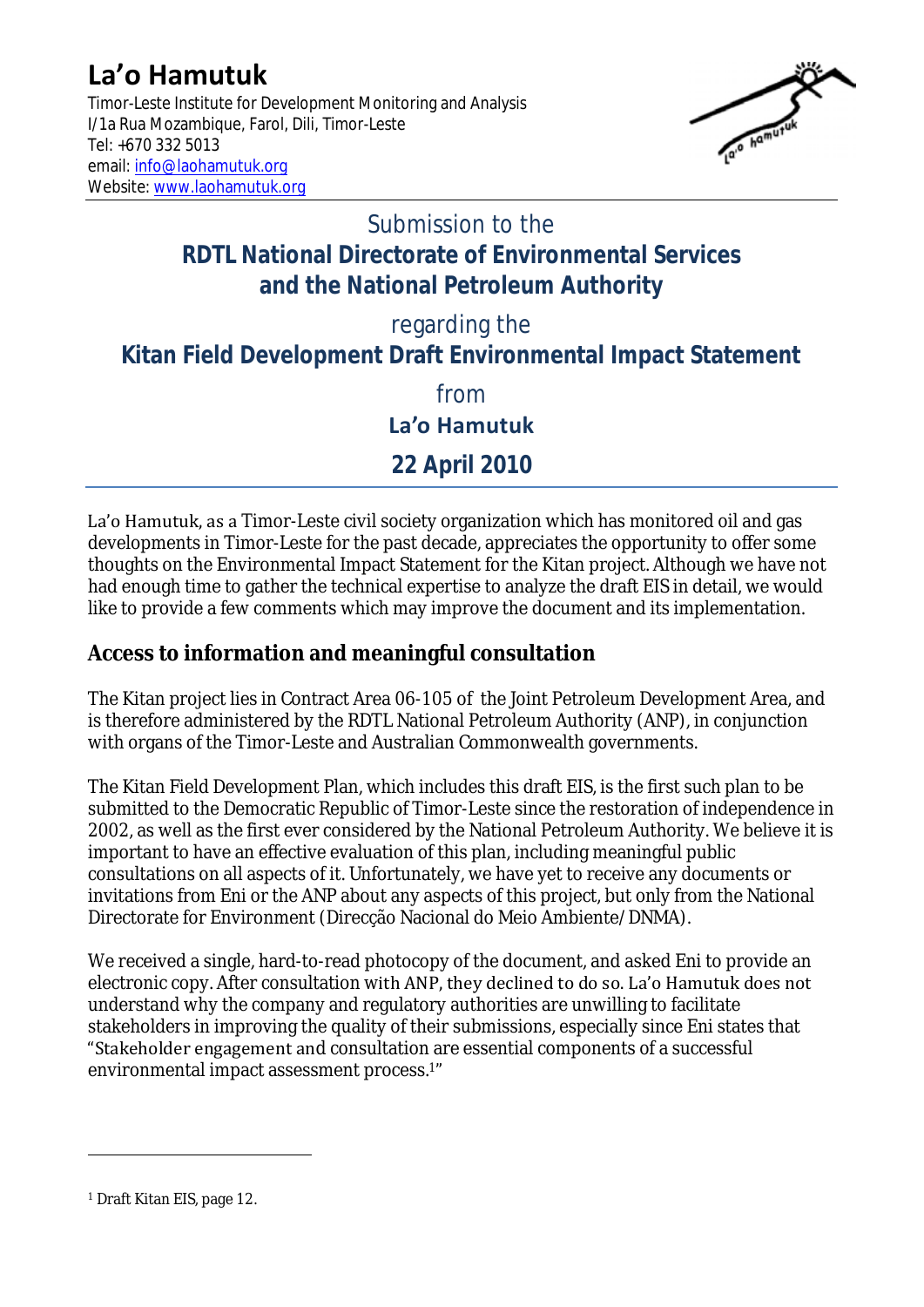According to section 3.4 "Opportunity for public comment" of the document, "the draft EIS will be made available on the Eni website and made publically available on the DNPG/SERN website [\(www.sern-tl.org\)](http://www.sern-tl.org)/)."<sup>2</sup> It is not on either of these sites, nor anywhere else on the internet.

We hope that the other promises contained in this document will be kept better than this one.

DNMA's invitation to submit comments on the draft EIS for the Kitan Field Development Plan refers to a discussion on 23 February where Eni provided information on the proposed exploratory drilling for the Cova field, a different project. We encourage DNMA, ANP and Eni to conduct similar meetings about the Kitan project, with prior distribution of relevant documents and opportunities for questions and discussion, before the Kitan Field Development Plan is approved.

The draft EIS we received from DNMA references other documents which we have not been able to obtain. We would appreciate electronic and paper copies of the following, as well as anything else which contains information about proposed Kitan development, in order to be able to provide more relevant and detailed comments:

- Eni's *External Relations and Stakeholder Management Plan* (Eni 2007)<sup>3</sup> and the associated workshop (Eni 2009b)
- Eni's *Kitan Development Local Content Plan* (Eni 2009a)
- Eni's *Kitan Development Project Stakeholder Management Plan* (Eni 2009b)
- Eni's *Kitan Field Development Gas Disposal Study* (Eni 2009c)
- Eni's *Kitan Project Greenhouse Gas Performance Benchmarking* (Eni 2009d)
- ERM's *Social Baseline assessment for Eni Timor-Leste (Draft)* (ERM 2009)
- Fugro's Field Report on the Kitan Field Development Project Geophysical Surveys 2008 (Fugro 2008)

### **Flaring**

 $\overline{a}$ 

Article 3.7 of the Decree-Law establishing the ANP says that "The ANP shall ensure compliance with public health standards and environmental legislation and/or subsidiary regulations in all petroleum operations, as well as good environmental practices by minimising discharges and emissions."

Although La'o Hamutuk participated in a TSDA public consultation on revised draft Technical Regulations for the JPDA in June 20084, the revised Regulations have not been completed, and the June 2003 Interim Regulations are still in force in the JPDA. Clause 615 states "Except in an emergency, the flaring or venting of petroleum shall not be carried out without approval."

<sup>2</sup> Draft Kitan EIS, page 43.

<sup>3</sup> Parenthesized references relate to the list on pages 129-132 of the Kitan draft EIS.

<sup>4</sup> Se[e http://www.laohamutuk.org/Oil/PetRegime/NPAlaw/TechRegs/08TSDATechRegs.htm](http://www.laohamutuk.org/Oil/PetRegime/NPAlaw/TechRegs/08TSDATechRegs.htm) for the documents and our submission.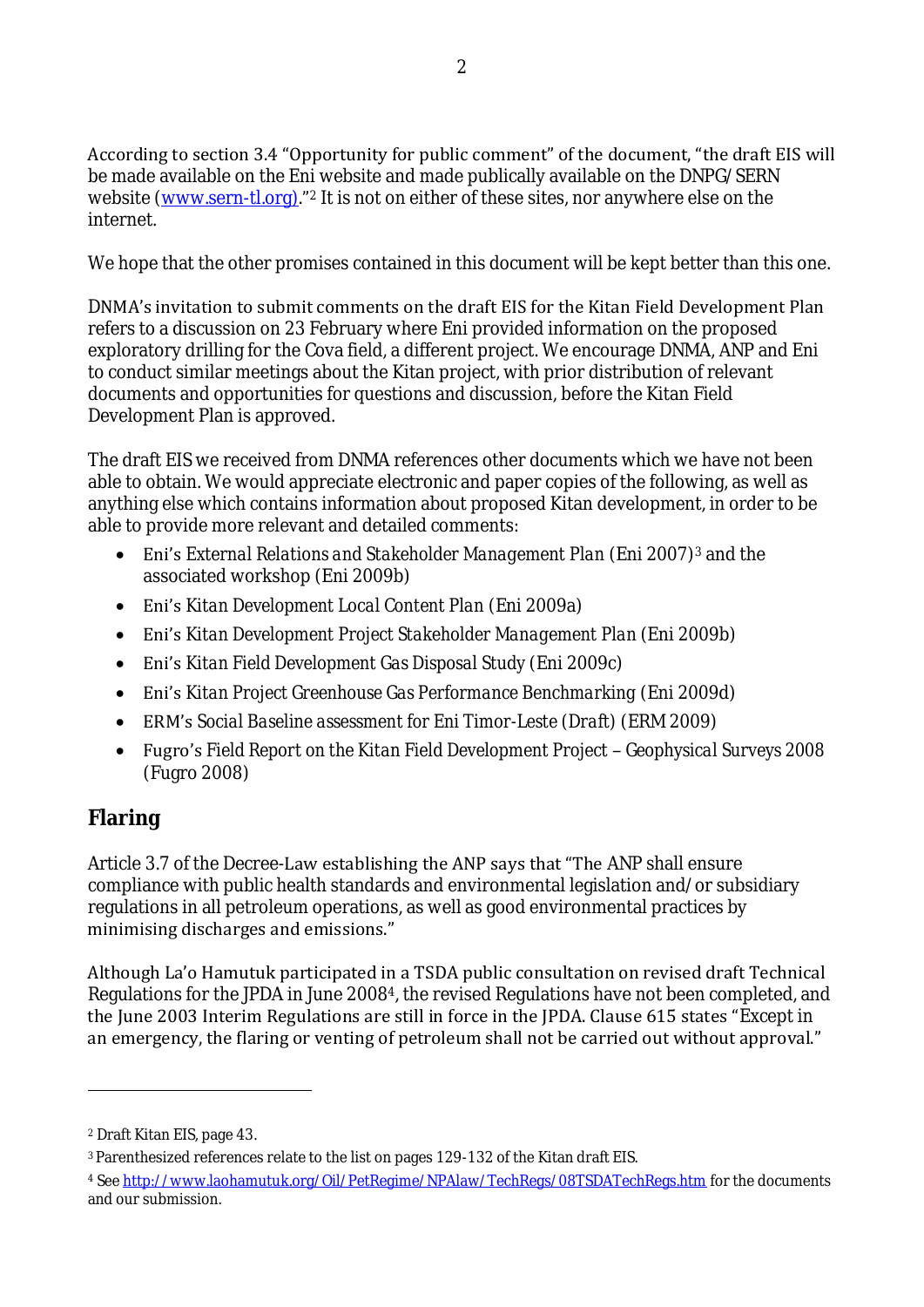Article 5.5 of PSC 06-105 states "Except with the consent of the Designated Authority, or in an emergency, the Contractor shall not flare Petroleum."

We expect that Eni and its partners will interpret the ANP's approval of this EIS and the associated development plan as consent to flare, which we believe is a bad idea.

According to the DEIS, flaring of "surplus gas" will release about 0.597Mt of Greenhouse Gases into the atmosphere, in addition to 0.912Mt from exhaust emissions. Nearly all of the nonemergency flaring is in the first two years of operation. We encourage the competent authorities to find a way for this gas to be compressed and delivered to Timor-Leste to help this country meet its energy needs.

At present, Timor-Leste depends almost totally on diesel fuel for electric power generation and is building new systems which will use heavy fuel oil. Both of these fuels are imported, polluting and expensive. In the medium-term, Timor-Leste will move away from liquid fossil fuels to cleaner, locally-produced energy sources, including renewables and Timor-Leste's own natural gas. Instead of throwing away the associated gas from Kitan, it should be compressed and brought onshore to help Timor-Leste begin this transition.

Although the approximately 10 billion cubic feet of associated gas to be flared at Kitan may not be enough for Eni to see as commercially useful, it is more than 50 times as much as will be harvested annually by the Aliambata gas seep project. In other words, it could provide electricity for about 15,000 rural Timorese households for more than ten years.<sup>5</sup>

In a document we have not seen (Eni 2009c), Eni concluded that the "gas export option" increases the project's capital cost by 160%, but apparently this is the cost of a pipeline from Kitan to Bayu-Undan, from where the gas would go to Darwin. We encourage Eni and ANP to be more creative, and to look for a way – perhaps by shipping CNG to Dili – that this gas could be used for the benefit of Timor-Leste's people.

If further study indicates that this is not possible, re-injection (and possible future use) would be environmentally preferable to flaring or venting.

#### **Accident probability**

The draft EIS acknowledges that a major oil spill is the "most significant potential threat to the environment" that could happen at the Kitan project, with a "high" inherent risk. $6$  However, the draft EIS then downplays it as occurring "once every one million years." We believe that this seriously understates the danger that such an event could occur – a belief reinforced by the Montara/West Atlas accident last year.

 $\overline{a}$ 

<sup>5</sup> This calculation is based on the data in the Aliambata *Environmental Management Plan for the Gas Seep Harvesting Project* written by RDTL in August 2006, available at <http://www.laohamutuk.org/Oil/Power/Aliambata/AliambataEnvMgmtAug06.pdf>

<sup>6</sup> Draft Kitan EIS, table 5.3 on page 67.